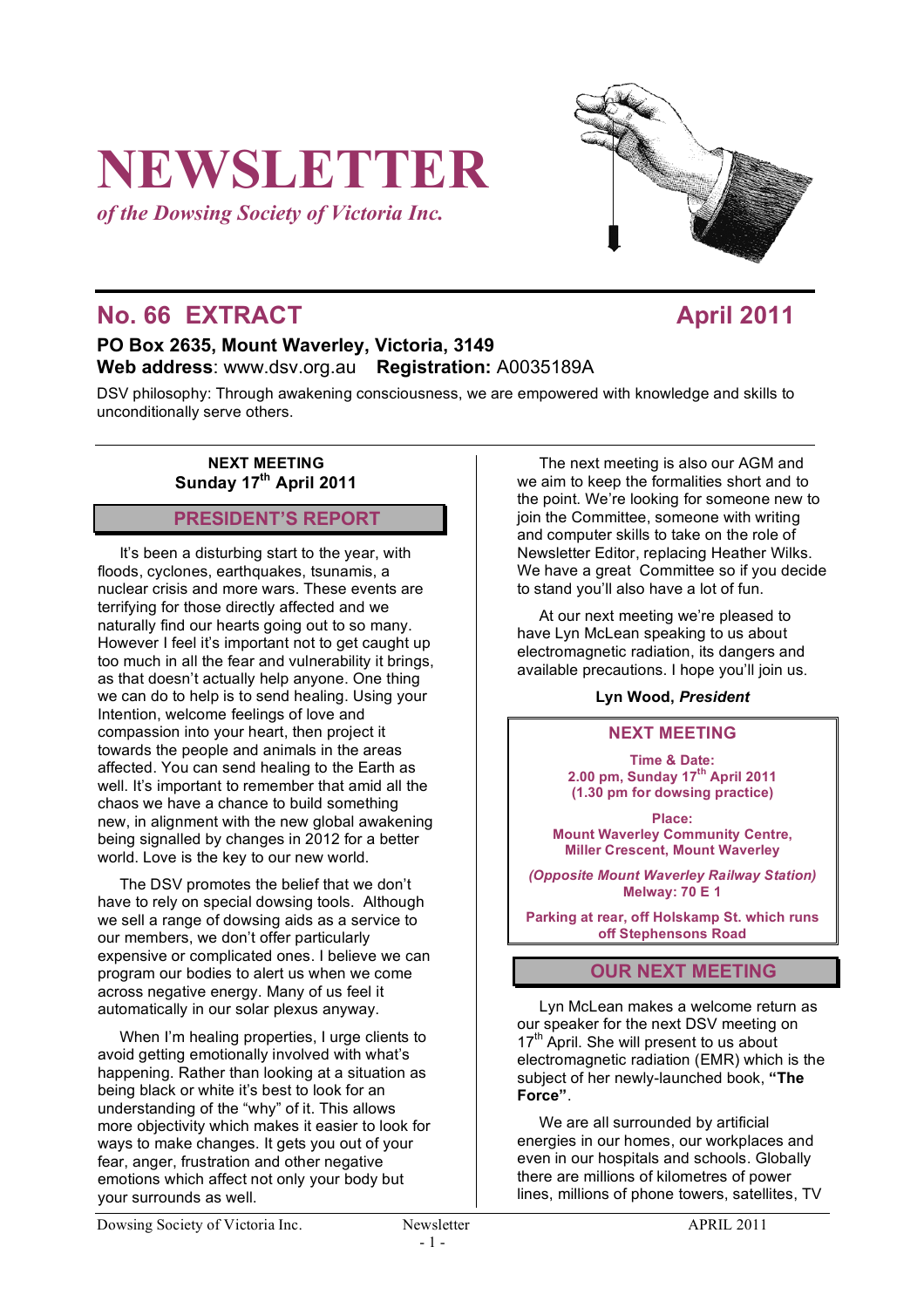and radio transmitters - all emitting electromagnetic radiation, all bathing the planet in a sea of artificial energy. With over five billion mobile phones in use, the penetration of this technology - literally and figuratively - is an issue that concerns us all.



What are the effects of this energy? How can you protect your home and your family? What are the implications of this technology for us at a personal and societal level?

Author, educator and director of EMIR Australia, Lyn will share her experiences, her insights and techniques for living more safely in a world of electromagnetic pollution.

*Find out more about Lyn McLean here: http://www.emraustralia.com.au*

## **OUR LAST MEETING**

Claire Porter was well received at our last meeting, presenting on **"Energy is a Miracle"**.



Living in London in the 1980s she became a journalist, travelling the world, meeting unusual people. Her gift never left.

Claire later moved to Australia to a property in Melbourne which had many problems. Fortuitously, a naturopath suggested she call on George Williams, the founder of the DSV.

Claire had experienced migraines throughout her time at the house in the Diamond Valley yet as George sat with her, it left her completely.

The experience of psychic attack at the house had left her a physical wreck and George was able to release all the fear and anger associated with that, recharging Claire's batteries. Once he had released the negative energies, they never returned. It led Claire to write a book about her experiences and her research.



After her talk we took a large order for Claire's just-released book, **"Seventy Thousand Veils"**. Please remember to collect your order on  $17<sup>th</sup>$  April. The price is \$30 each.

### **RECENT DSV FIELD TRIP**

#### *By Lyn Wood, DSV President*

Our most recent field trip, to Noble Park, was held on  $20<sup>th</sup>$  March and was very successful. I had offered to show a small group how I go about dowsing properties. It was a lovely sunny afternoon when five members and I arrived at another member's house to determine what was making her feel uncomfortable in her surrounds.



puresound33essences@bigpond.com www.puresoundessences.com